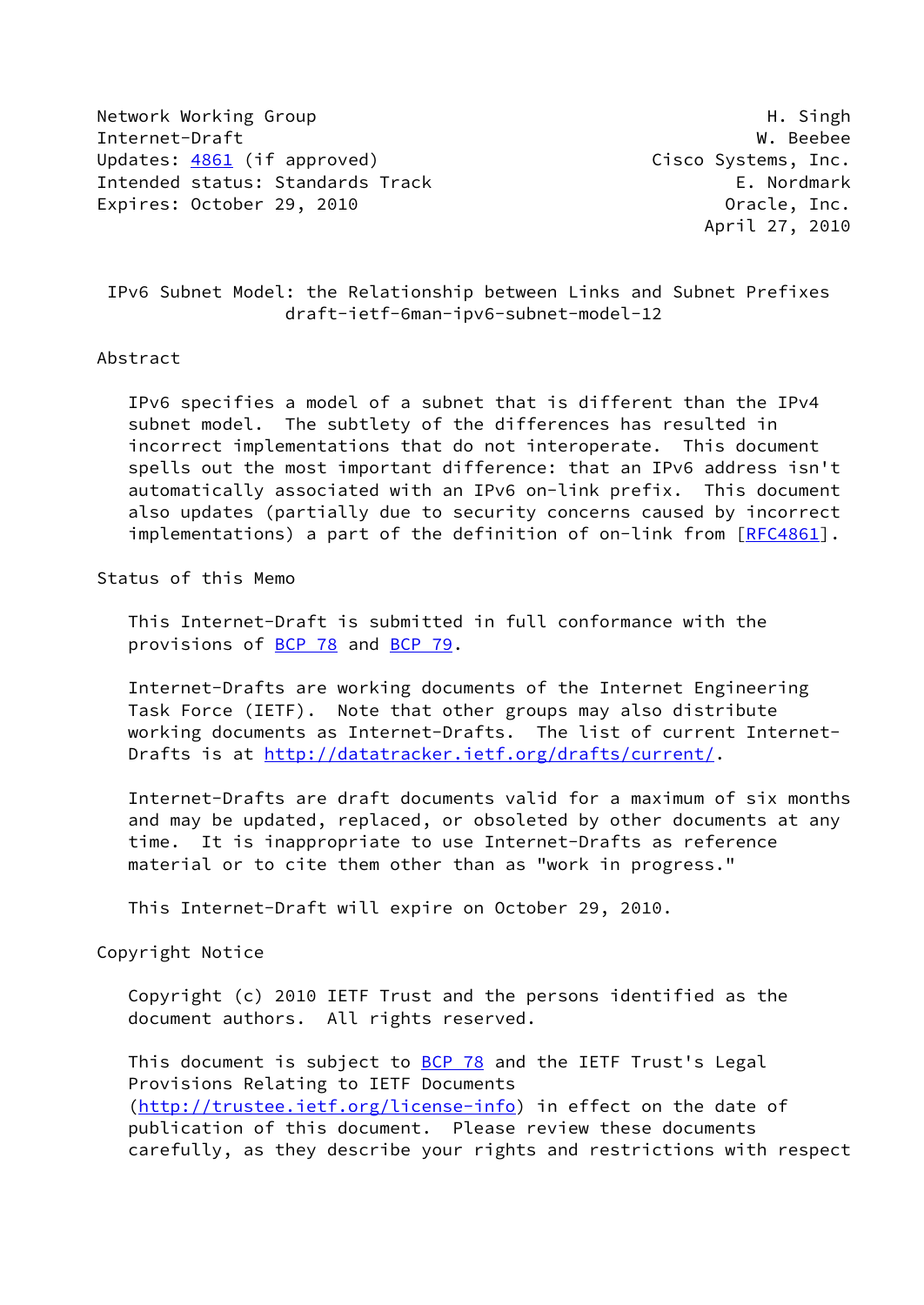Singh, et al. Expires October 29, 2010 [Page 1]

Internet-Draft TPv6 Subnet Model April 2010

 to this document. Code Components extracted from this document must include Simplified BSD License text as described in Section 4.e of the Trust Legal Provisions and are provided without warranty as described in the Simplified BSD License.

 This document may contain material from IETF Documents or IETF Contributions published or made publicly available before November 10, 2008. The person(s) controlling the copyright in some of this material may not have granted the IETF Trust the right to allow modifications of such material outside the IETF Standards Process. Without obtaining an adequate license from the person(s) controlling the copyright in such materials, this document may not be modified outside the IETF Standards Process, and derivative works of it may not be created outside the IETF Standards Process, except to format it for publication as an RFC or to translate it into languages other than English.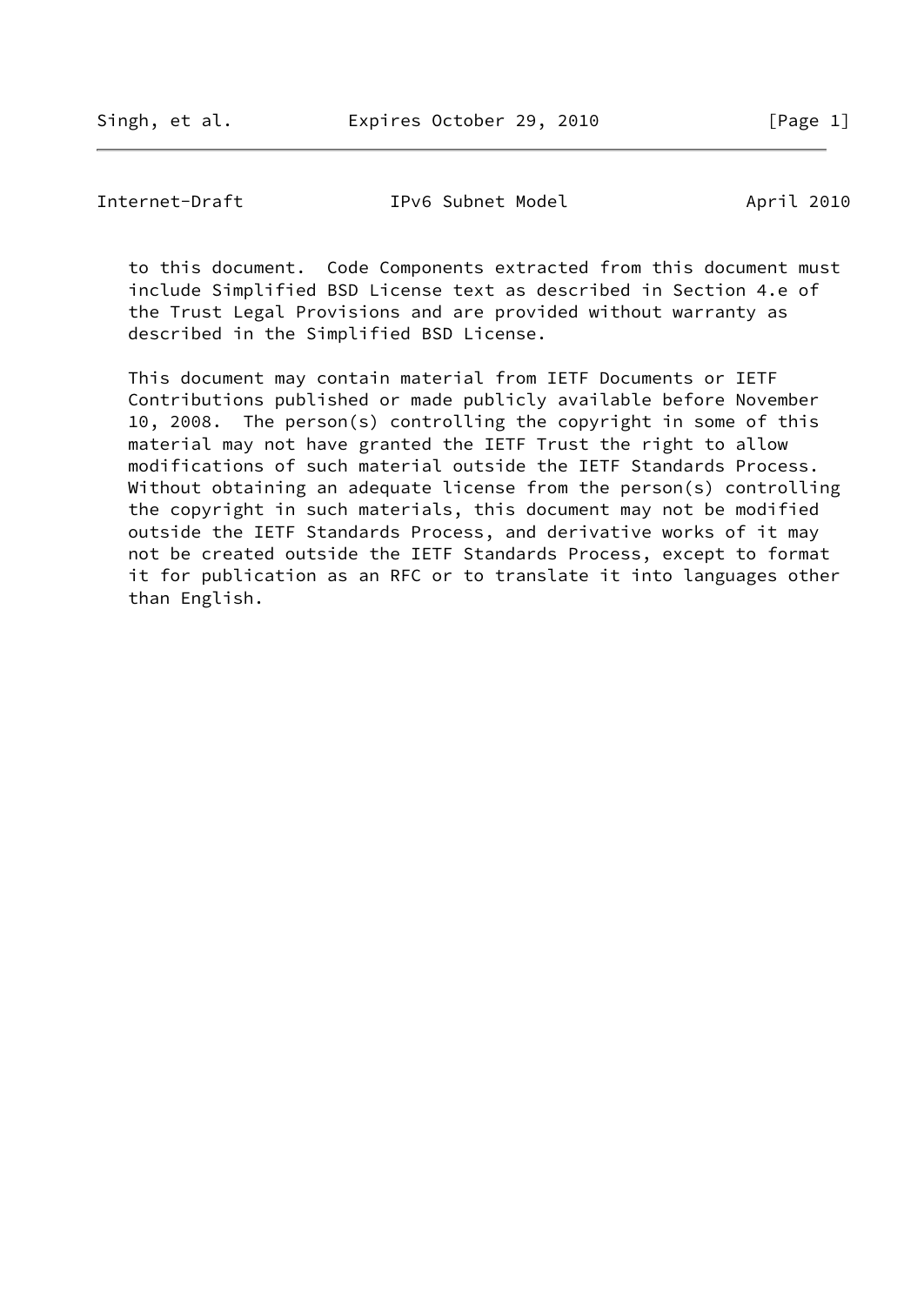Singh, et al. **Expires October 29, 2010** [Page 2]

 $\overline{\phantom{0}}$ 

Internet-Draft TPv6 Subnet Model April 2010

# Table of Contents

| 3. |                                               |  |
|----|-----------------------------------------------|--|
| 4. |                                               |  |
| 5. | Observed Incorrect Implementation Behavior 10 |  |
| 6. |                                               |  |
| 7. |                                               |  |
| 8. |                                               |  |
| 9. |                                               |  |
|    |                                               |  |
|    |                                               |  |
|    |                                               |  |
|    | Normative References 12<br>12.1.              |  |
|    | 12.2. Informative References 12               |  |
|    |                                               |  |
|    |                                               |  |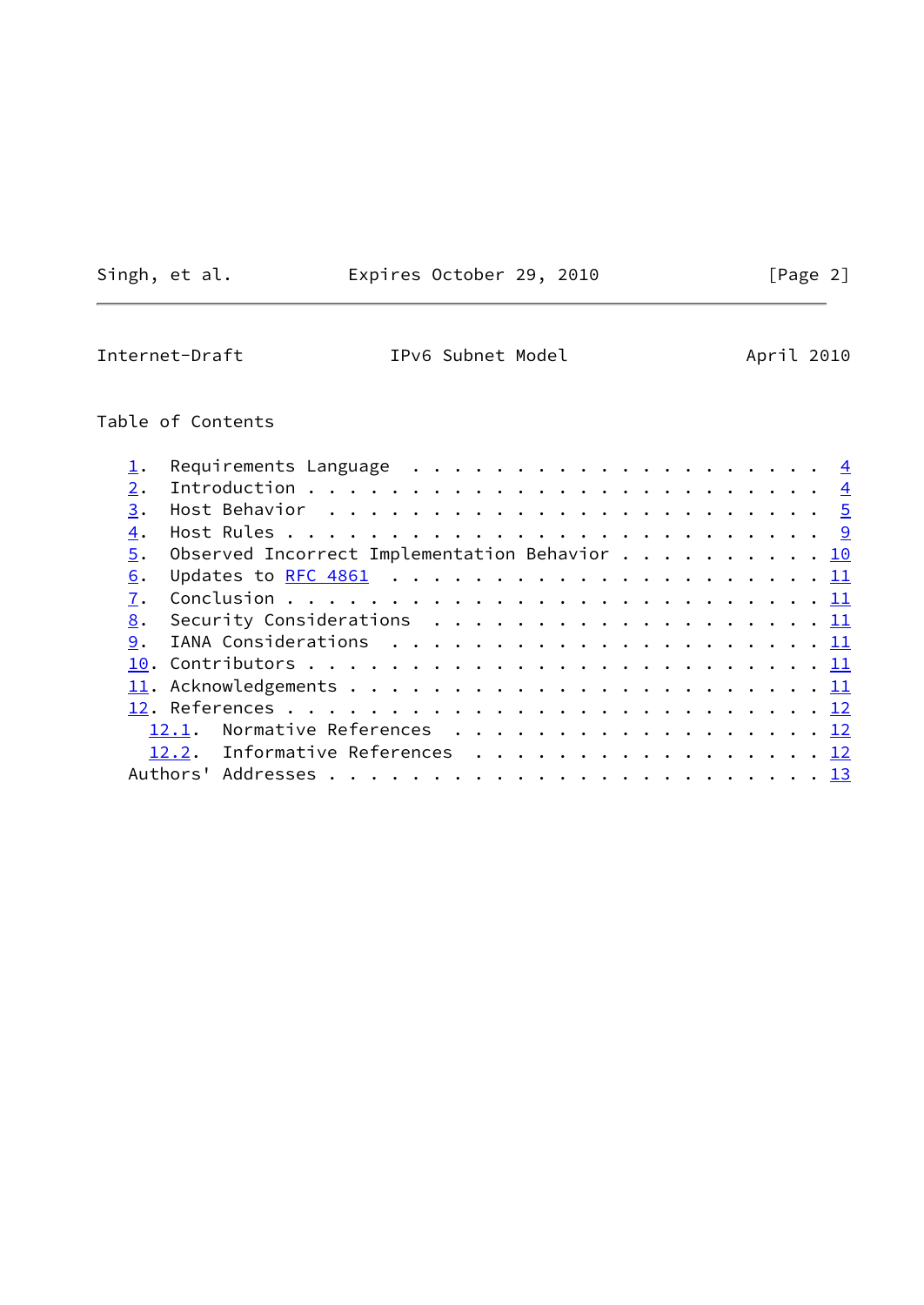Singh, et al. **Expires October 29, 2010** [Page 3]

<span id="page-3-1"></span>

Internet-Draft IPv6 Subnet Model April 2010

<span id="page-3-0"></span> $1.$  $1.$  Requirements Language

 The key words "MUST", "MUST NOT", "REQUIRED", "SHALL", "SHALL NOT", "SHOULD", "SHOULD NOT", "RECOMMENDED", "MAY", and "OPTIONAL" in this document are to be interpreted as described in [RFC 2119 \[RFC2119](https://datatracker.ietf.org/doc/pdf/rfc2119)].

<span id="page-3-2"></span>[2](#page-3-2). Introduction

 IPv4 implementations typically associate a netmask with an address when an IPv4 address is assigned to an interface. That netmask together with the IPv4 address designates an on-link prefix. Nodes consider addresses covered by an on-link prefix to be directly attached to the same link as the sending node, i.e., they send traffic for such addresses directly rather than to a router. See section [3.3.1 in \[RFC1122\]](https://datatracker.ietf.org/doc/pdf/rfc1122#section-3.3.1). Prior to the development of subnetting [\[RFC0950](https://datatracker.ietf.org/doc/pdf/rfc0950)] and Classless Inter-Domain Routing (CIDR) [\[RFC1519](https://datatracker.ietf.org/doc/pdf/rfc1519)], an address's netmask could be derived directly from the address simply by determining whether it was a Class A, B or C address. Today, assigning an address to an interface also requires specifying a netmask to use. In the absence of specifying a specific netmask when assigning an address, some implementations would fall back to deriving the netmask from the class of the address.

The behavior of IPv6 as specified in Neighbor Discovery [\[RFC4861](https://datatracker.ietf.org/doc/pdf/rfc4861)] is quite different. The on-link determination is separate from the address assignment. A host can have IPv6 addresses without any related on-link prefixes or can have on-link prefixes that are not related to any IPv6 addresses that are assigned to the host. Any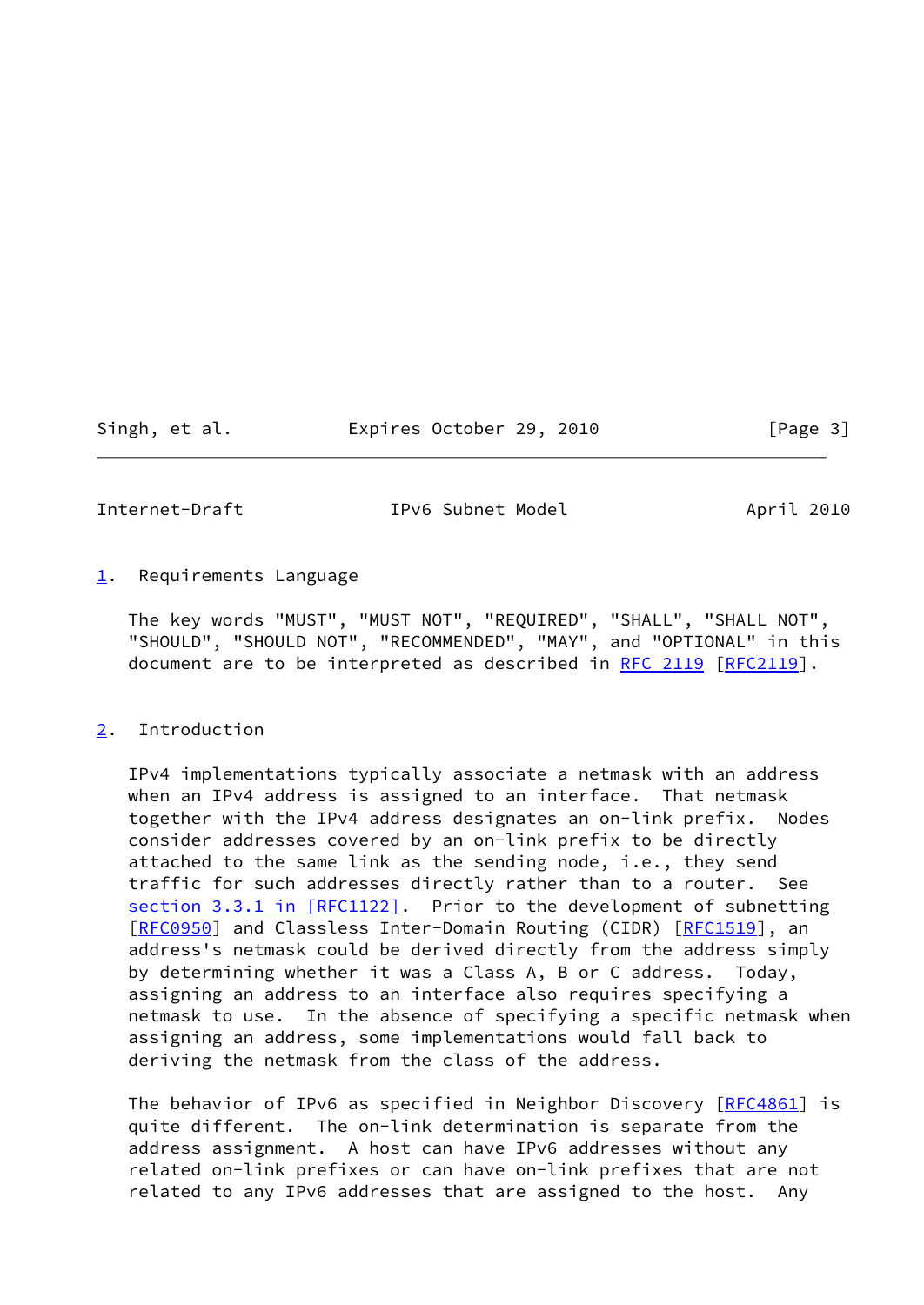assigned address on an interface should initially be considered as having no internal structure as shown in [\[RFC4291](https://datatracker.ietf.org/doc/pdf/rfc4291)].

 In IPv6, by default, a host treats only the link-local prefix as on link.

 The reception of a Prefix Information Option (PIO) with the L-bit set [\[RFC4861](https://datatracker.ietf.org/doc/pdf/rfc4861)] and a non-zero valid lifetime creates (or updates) an entry in the Prefix List. All prefixes on a host's Prefix List (i.e., have not yet timed out) are considered to be on-link by that host.

The on-link definition in the Terminology section of  $[REC4861]$ , as modified by this document, defines the complete list of cases where a host considers an address to be on-link. Individual address entries can be expired by the Neighbor Unreachability Detection mechanism.

 IPv6 packets sent using the Conceptual Sending Algorithm as described in [[RFC4861\]](https://datatracker.ietf.org/doc/pdf/rfc4861) only trigger address resolution for IPv6 addresses that the sender considers to be on-link. Packets to any other address are

| Singh, et al. |  | Expires October 29, 2010 |  | [Page 4] |  |
|---------------|--|--------------------------|--|----------|--|
|               |  |                          |  |          |  |

<span id="page-4-0"></span>Internet-Draft IPv6 Subnet Model April 2010

 sent to a default router. If there is no default router, then the node should send an ICMPv6 Destination Unreachable indication as specified in [\[RFC4861](https://datatracker.ietf.org/doc/pdf/rfc4861)] - more details are provided in the Host Behavior and Host Rules sections. (Note that [[RFC4861](https://datatracker.ietf.org/doc/pdf/rfc4861)] changed the behavior when the Default Router List is empty. In the old version of Neighbor Discovery [[RFC2461](https://datatracker.ietf.org/doc/pdf/rfc2461)], if the Default router List is empty, rather than sending the ICMPv6 Destination Unreachable indication, the [\[RFC2461](https://datatracker.ietf.org/doc/pdf/rfc2461)] node assumed that the destination was on-link.") Note that ND is scoped to a single link. All Neighbor Solicitation responses are assumed to be sent out the same interface on which the corresponding query was received without using the Conceptual Sending Algorithm.

 Failure of host implementations to correctly implement the IPv6 subnet model can result in lack of IPv6 connectivity. See the Observed Incorrect Implementation Behavior section for details.

 This document deprecates the last two bullets from the definition of on-link from [\[RFC4861](https://datatracker.ietf.org/doc/pdf/rfc4861)] to address security concerns arising from particular ND implementations.

Host behavior is clarified in the Host Behavior and Rules section.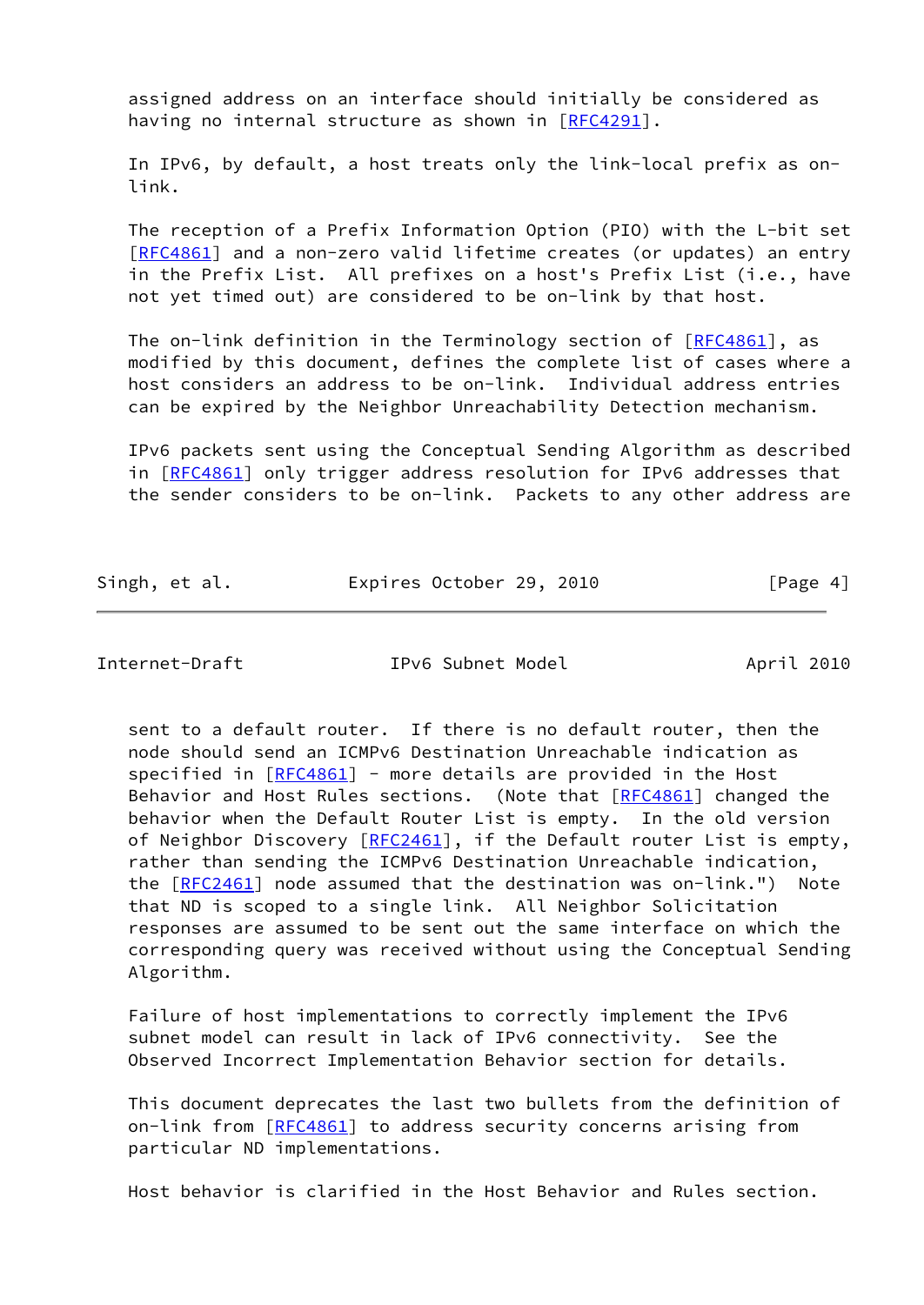#### <span id="page-5-0"></span>[3](#page-5-0). Host Behavior

1. The original Neighbor Discovery (ND) specification [\[RFC4861](https://datatracker.ietf.org/doc/pdf/rfc4861)] was unclear in its usage of the term on-link in a few places. In IPv6, an address is on-link (with respect to a specific link), if the address has been assigned to an interface attached to that link. Any node attached to the link can send a datagram directly to an on-link address without forwarding the datagram through a router. However, in order for a node to know that a destination is on-link, it must obtain configuration information to that effect. In IPv6, there are two main ways of maintaining information about on-link destinations. First, a host maintains a Prefix List that identifies ranges of addresses that are to be considered on-link. Second, Redirects can identify individual destinations that are on-link; such Redirects update the Destination Cache.

The Prefix List is populated via the following means:

| Singh, et al. | Expires October 29, 2010 |  | [Page 5] |  |
|---------------|--------------------------|--|----------|--|

Internet-Draft IPv6 Subnet Model April 2010

- \* Receipt of a Valid Router Advertisement (RA) that specifies a prefix with the L-bit set. Such a prefix is considered on link for a period specified in the Valid Lifetime and is added to the Prefix List. (The link-local prefix is effectively considered a permanent entry on the Prefix List.)
- $*$  Indication of an on-link prefix (which may be a /128) via manual configuration, or some other yet-to-be specified configuration mechanism.

 A Redirect can also signal whether an address is on-link. If a host originates a packet, but the first-hop router routes the received packet back out onto the same link, the router also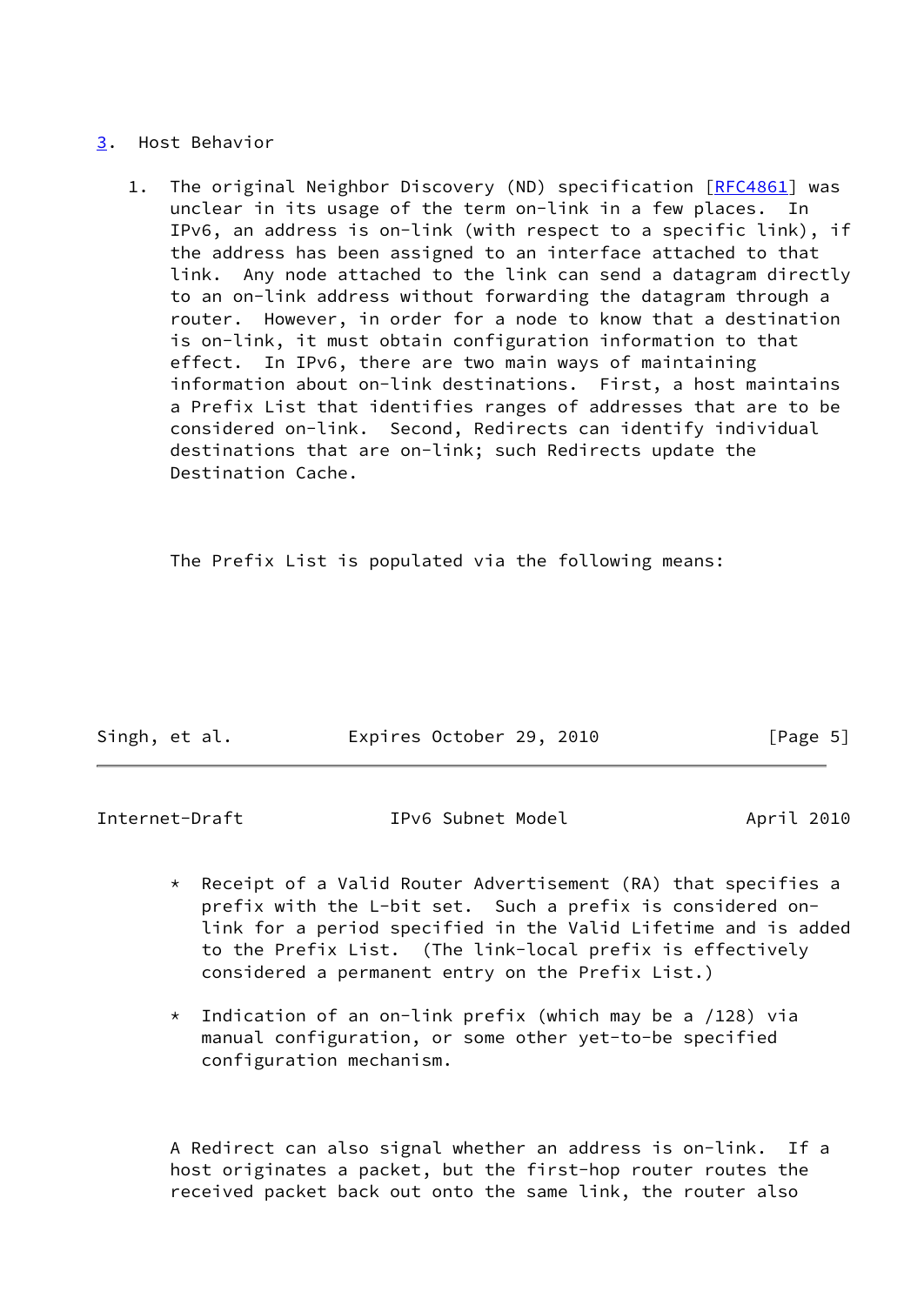sends the host a Redirect. If the Target and Destination Address of the Redirect are the same, the Target Address is to be treated as on-link as specified in Section [8 of \[RFC4861\]](https://datatracker.ietf.org/doc/pdf/rfc4861#section-8). That is, the host updates its Destination Cache (but not its Prefix List - though the impact is similar).

- 2. It should be noted that ND does not have a way to indicate a destination is "off-link". Rather, a destination is assumed to be off-link, unless there is explicit information indicating that it is on-link. Such information may later expire or be changed, in which case a destination may revert back to being considered off-link, but that is different than there being an explicit mechanism for signaling that a destination is off-link. Redirect Messages do not contain sufficient information to signal that an address is off-link. Instead, Redirect Messages indicate a preferred next-hop that is a more appropriate choice to use than the originator of the Redirect.
- 3. IPv6 also defines the term "neighbor" to refer to nodes attached to the same link and that can send packets directly to each other. Received ND packets that pass the required validation tests can only come from a neighbor attached to the link on which the ND packet was received. Unfortunately, [\[RFC4861](https://datatracker.ietf.org/doc/pdf/rfc4861)] is imprecise in its definition of on-link and states that a node considers an address to be on-link if:

 - a Neighbor Advertisement message is received for the (target) address, or

|  | Singh, et al. |  | Expires October 29, 2010 |  |  | [Page 6] |
|--|---------------|--|--------------------------|--|--|----------|
|--|---------------|--|--------------------------|--|--|----------|

Internet-Draft IPv6 Subnet Model April 2010

- any Neighbor Discovery message is received from the address.

 Neither of these tests are acceptable definitions for an address to be considered as on-link as defined above, and this document deprecates and removes both of them from the formal definition of on-link. Neither of these tests should be used as justification for modifying the Prefix List or Destination Cache for an address.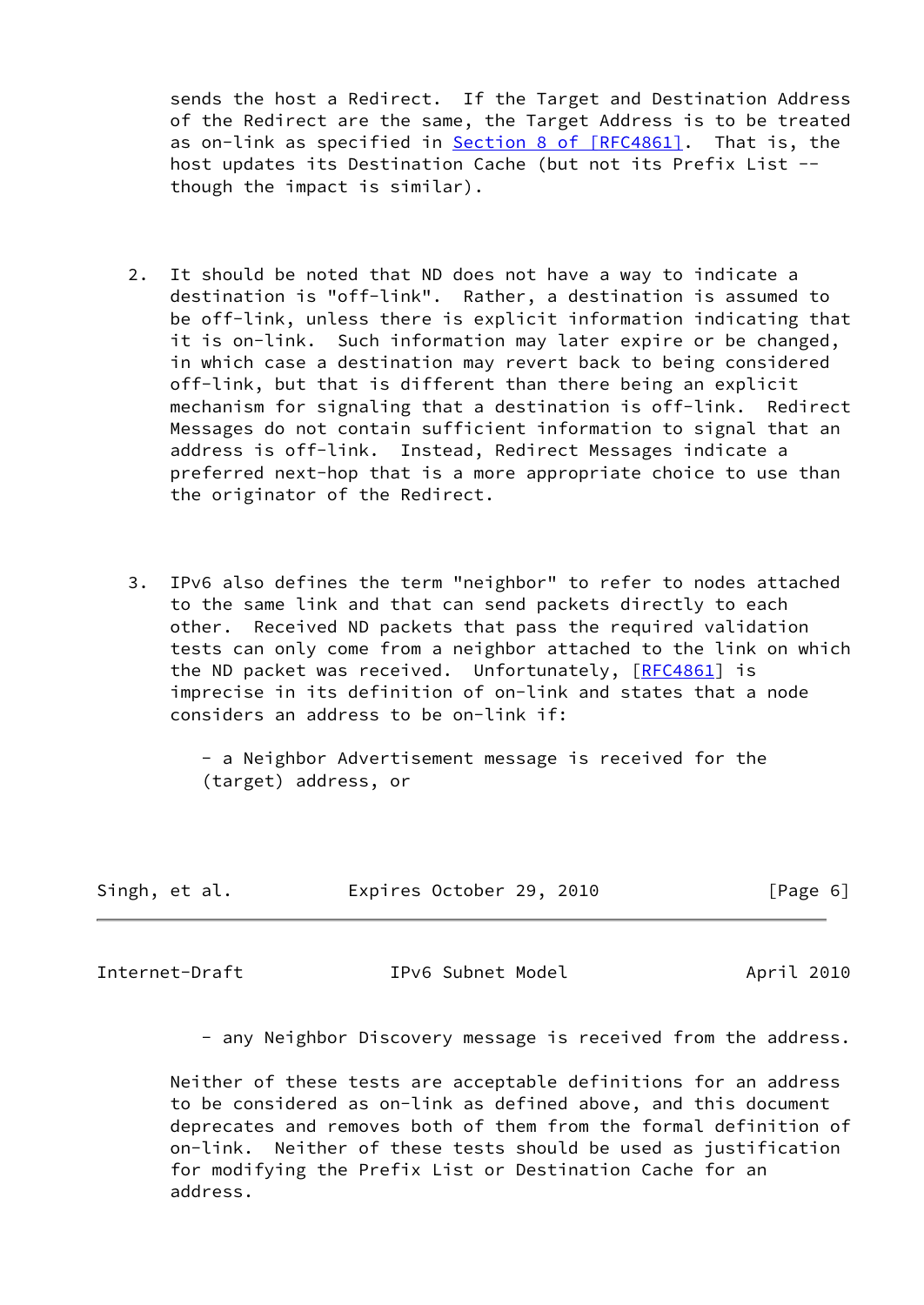The conceptual sending algorithm of [\[RFC4861](https://datatracker.ietf.org/doc/pdf/rfc4861)] defines a Prefix List, Destination Cache, and Default Router List. The combination of Prefix List, Destination Cache, and Default Router List form what many implementations consider to be the IP data forwarding table for a host. Note that the Neighbor Cache is a separate data structure referenced by the Destination Cache, but entries in the Neighbor Cache are not necessarily in the Destination Cache. It is quite possible (and intentional) that entries be added to the Neighbor Cache for addresses that would not be considered on-link as-defined above. For example, upon receipt of a valid NS, Section [7.2.3 of \[RFC4861\]](https://datatracker.ietf.org/doc/pdf/rfc4861#section-7.2.3) states:

 If an entry does not already exist, the node SHOULD create a new one and set its reachability state to STALE as specified in Section 7.3.3. If an entry already exists, and the cached link-layer address differs from the one in the received Source Link-Layer option, the cached address should be replaced by the received address, and the entry's reachability state MUST be set to STALE.

 The intention of the above feature is to add an address to the Neighbor Cache, even though it might not be considered on-link per the Prefix List. The benefit of such a step is to have the receiver populate the Neighbor Cache with an address it will almost certainly be sending packets to shortly, thus avoiding the need for an additional round of ND to perform address resolution. But because there is no validation of the address being added to the Neighbor Cache, an intruder could spoof the address and cause a receiver to add an address for a remote site to its Neighbor Cache. This vulnerability is a specific instance of the broad set of attacks that are possible by an on-link neighbor [\[RFC3756](https://datatracker.ietf.org/doc/pdf/rfc3756)]. This causes no problems in practice, so long as the entry only exists in the Neighbor Cache and the address is not considered to be on-link by the IP forwarding code (i.e., the address is not added to the Prefix List and is not marked as on-

Singh, et al. **Expires October 29, 2010** [Page 7]

Internet-Draft IPv6 Subnet Model April 2010

link in the Destination Cache).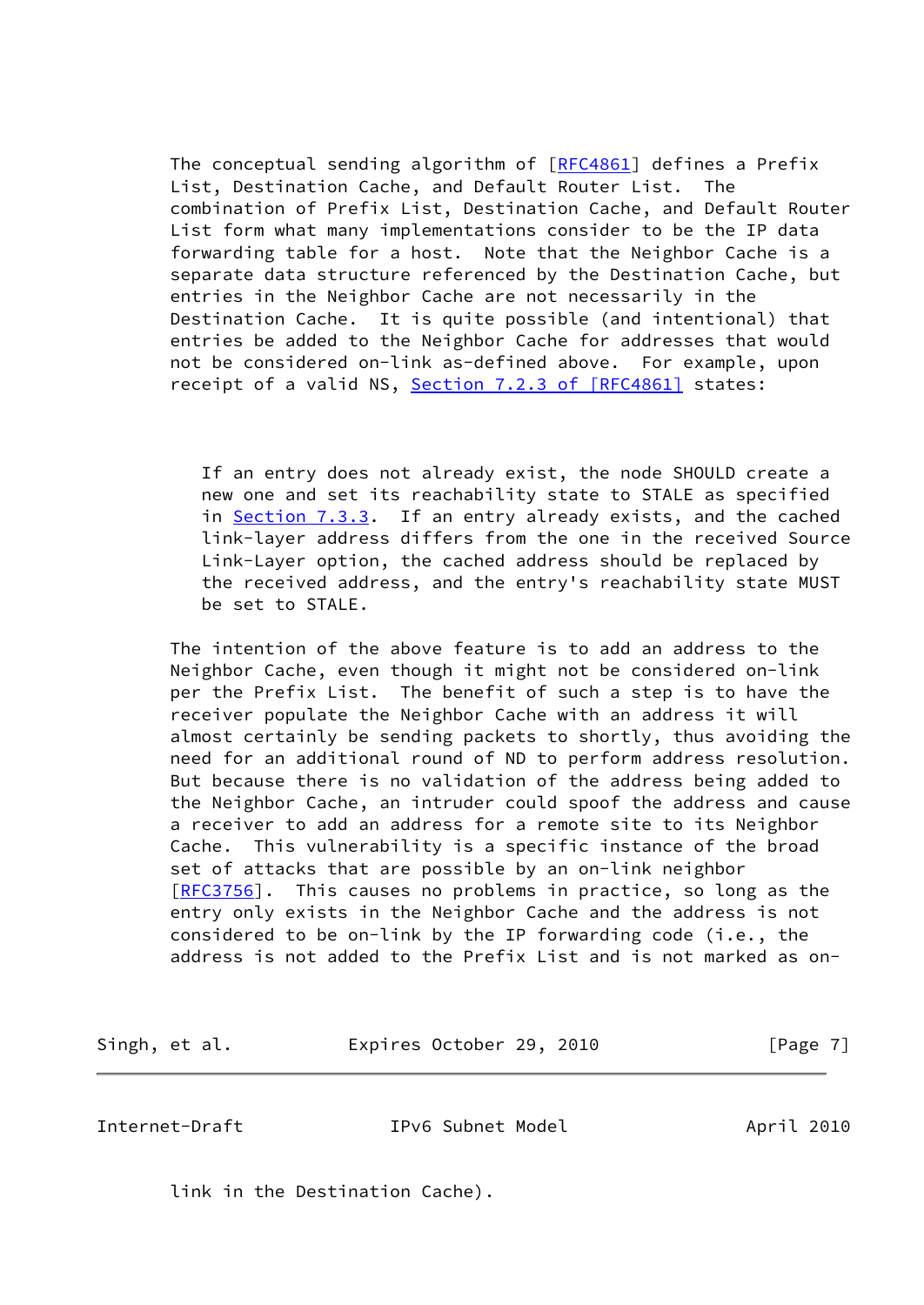4. After the update to the on-link definition in [[RFC4861](https://datatracker.ietf.org/doc/pdf/rfc4861)], certain text from section [7.2.3 of \[RFC4861\]](https://datatracker.ietf.org/doc/pdf/rfc4861#section-7.2.3) may appear, upon a cursory examination, to be inconsistent with the updated definition of on-link because the text does not ensure that the source address is already deemed on-link through other methods:

> If the Source Address is not the unspecified address and, on link layers that have addresses, the solicitation includes a Source Link-Layer Address option, then the recipient SHOULD create or update the Neighbor Cache entry for the IP Source Address of the solicitation.

Similarly, the following text from section [6.2.5 of \[RFC4861\]](https://datatracker.ietf.org/doc/pdf/rfc4861#section-6.2.5) may also seem inconsistent:

 If there is no existing Neighbor Cache entry for the solicitation's sender, the router creates one, installs the link-layer address and sets its reachability state to STALE as specified in **Section 7.3.3.** 

However, the text in the aforementioned sections of [\[RFC4861](https://datatracker.ietf.org/doc/pdf/rfc4861)], upon closer inspection, is actually consistent with the deprecation of the last two bullets of the on-link definition because there are two different ways in which on-link determination can affect the state of ND: through updating the Prefix List or the Destination Cache. Through deprecating the last two bullets of the on-link definition, the Prefix List is explicitly not to be changed when a node receives an NS, NA, or RS. The Neighbor Cache can still be updated through receipt of an NS, NA, or RS.

5. [\[RFC4861](https://datatracker.ietf.org/doc/pdf/rfc4861)] is written from the perspective of a host with a single interface on which Neighbor Discovery is run. All ND traffic (whether sent or received) traverses the single interface. On hosts with multiple interfaces, care must be taken to ensure that the scope of ND processing from one link stays local to that link. That is, when responding to a NS, the NA would be sent out on the same link on which it was received. Likewise, a host would not respond to a received NS for an address assigned to an interface on a different link. Although implementations may choose to implement Neighbor Discovery using a single data structure that merges the Neighbor Caches of all interfaces, an

Singh, et al. **Expires October 29, 2010** [Page 8]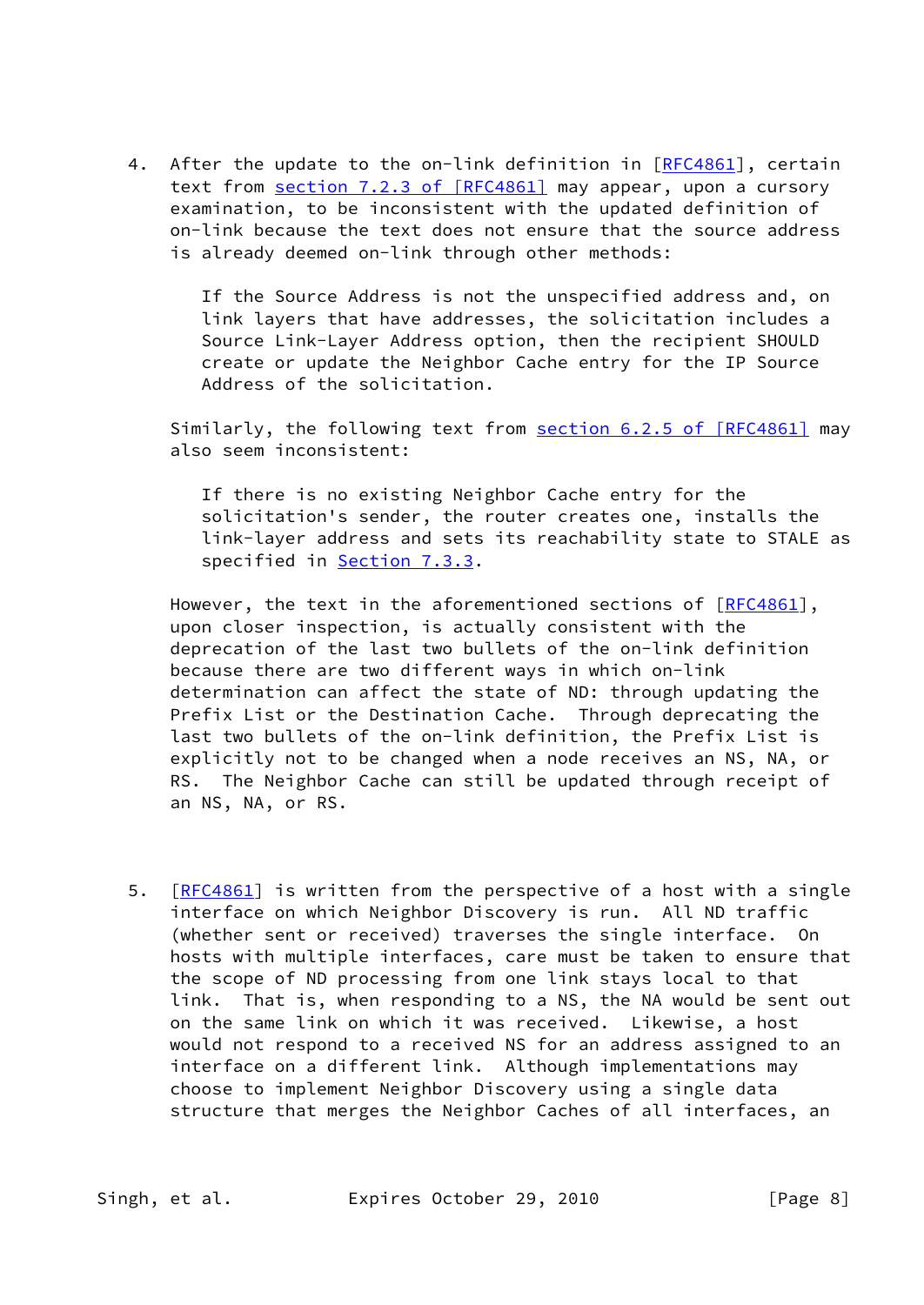<span id="page-9-1"></span> implementation's behavior must be consistent with the above model.

### <span id="page-9-0"></span>[4](#page-9-0). Host Rules

A correctly implemented IPv6 host MUST adhere to the following rules:

- 1. The assignment of an IPv6 address, whether through IPv6 stateless address autoconfiguration [[RFC4862](https://datatracker.ietf.org/doc/pdf/rfc4862)], DHCPv6 [\[RFC3315](https://datatracker.ietf.org/doc/pdf/rfc3315)], or manual configuration MUST NOT implicitly cause a prefix derived from that address to be treated as on-link and added to the Prefix List. A host considers a prefix to be on-link only through explicit means, such as those specified in the on-link definition in the Terminology section of [[RFC4861](https://datatracker.ietf.org/doc/pdf/rfc4861)], as modified by this document, or via manual configuration. Note that the requirement for manually configured addresses is not explicitly mentioned in [\[RFC4861](https://datatracker.ietf.org/doc/pdf/rfc4861)].
- 2. In the absence of other sources of on-link information, including Redirects, if the RA advertises a prefix with the on-link(L) bit set and later the Valid Lifetime expires, the host MUST then consider addresses of the prefix to be off-link, as specified by the PIO paragraph of section [6.3.4 of \[RFC4861\].](https://datatracker.ietf.org/doc/pdf/rfc4861#section-6.3.4)
- 3. In the absence of other sources of on-link information, including Redirects, if the RA advertises a prefix with the on-link(L) bit set and later the Valid Lifetime expires, the host MUST then update its Prefix List with respect to the entry. In most cases, this will result in the addresses covered by the prefix defaulting back to being considered off-link, as specified by the PIO paragraph of section [6.3.4 of \[RFC4861\].](https://datatracker.ietf.org/doc/pdf/rfc4861#section-6.3.4) However, there are cases where an address could be covered by multiple entries in the Prefix List, where expiration of one prefix would result in destinations then being covered by a different entry.
- 4. Implementations compliant with [[RFC4861\]](https://datatracker.ietf.org/doc/pdf/rfc4861) MUST adhere to the following rules. If the Default Router List is empty and there is no other source of on-link information about any address or prefix: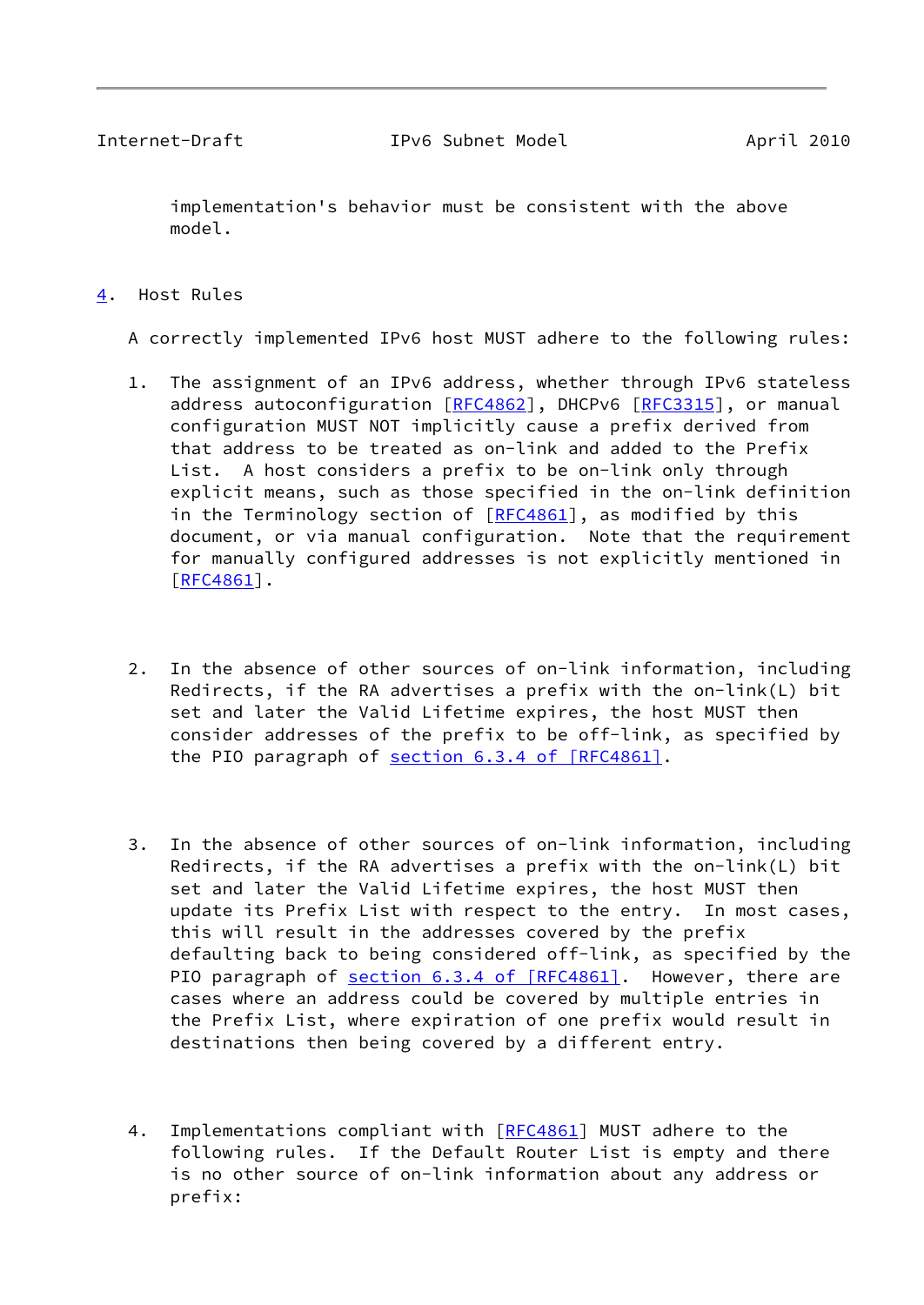<span id="page-10-1"></span>Internet-Draft IPv6 Subnet Model April 2010

- 1. The host MUST NOT assume that all destinations are on-link.
- 2. The host MUST NOT perform address resolution for non-link local addresses.
- 3. Since the host cannot assume the destination is on-link, and off-link traffic cannot be sent to a default router (since the Default Router List is empty), address resolution cannot be performed. This case is specified in the last paragraph of section [4 of \[RFC4943\]](https://datatracker.ietf.org/doc/pdf/rfc4943#section-4): when there is no route to destination, the host should send an ICMPv6 Destination Unreachable indication (for example, a locally delivered error message) as specified in the Terminology section of [\[RFC4861](https://datatracker.ietf.org/doc/pdf/rfc4861)].

 On-link information concerning particular addresses and prefixes can make those specific addresses and prefixes on-link, but does not change the default behavior mentioned above for addresses and prefixes not specified. [\[RFC4943](https://datatracker.ietf.org/doc/pdf/rfc4943)] provides justification for these rules.

#### <span id="page-10-0"></span>[5](#page-10-0). Observed Incorrect Implementation Behavior

 One incorrect implementation behavior illustrates the severe consequences when the IPv6 subnet model is not understood by the implementers of several popular host operating systems. In an access concentrator network ([[RFC4388](https://datatracker.ietf.org/doc/pdf/rfc4388)]), a host receives a Router Advertisement Message with no on-link prefix advertised. An address could be acquired through the DHCPv6 IA\_NA option (which does not include a prefix length), or through manual configuration (if no prefix length is specified). The host incorrectly assumes an invented prefix is on-link. This invented prefix typically is a /64 that was written by the developer of the operating system network module API to any IPv6 application as a "default" prefix length when a length isn't specified. This may cause the API to seem to work in the case of a network interface initiating SLAAC, however it can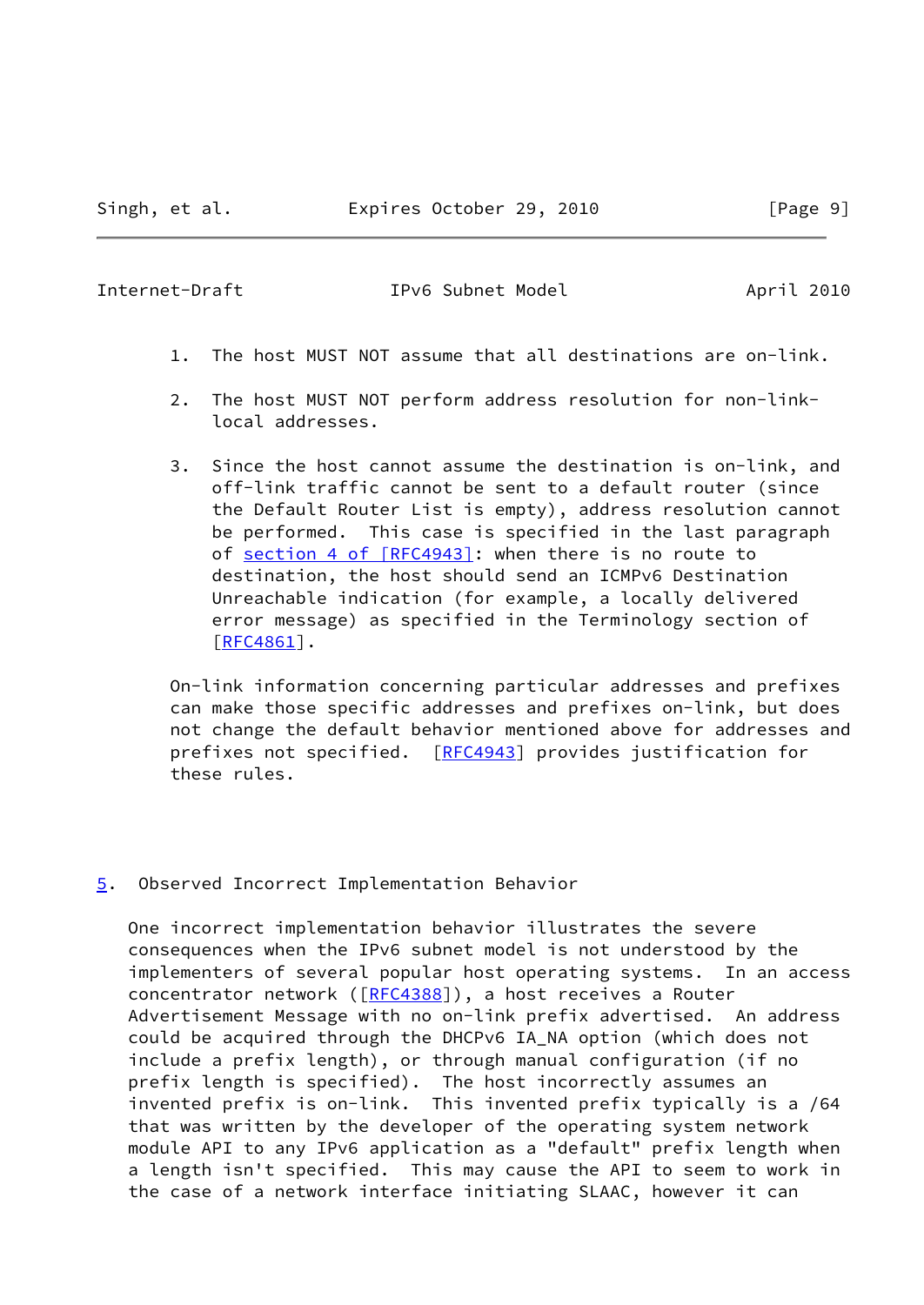cause connectivity problems in NBMA networks. Having incorrectly assumed an invented prefix, the host performs address resolution when the host should send all non-link-local traffic to a default router. Neither the router nor any other host will respond to the address resolution, preventing this host from sending IPv6 traffic.

| Singh, et al. | Expires October 29, 2010 |  | [Page 10] |
|---------------|--------------------------|--|-----------|
|---------------|--------------------------|--|-----------|

<span id="page-11-1"></span>Internet-Draft IPv6 Subnet Model April 2010

### <span id="page-11-0"></span>[6](#page-11-0). Updates to [RFC 4861](https://datatracker.ietf.org/doc/pdf/rfc4861)

 This document deprecates the following two bullets from the on-link definition in section [2.1 of \[RFC4861\]](https://datatracker.ietf.org/doc/pdf/rfc4861#section-2.1):

- o a Neighbor Advertisement message is received for the (target) address, or
- o any Neighbor Discovery message is received from the address.

## <span id="page-11-2"></span>[7](#page-11-2). Conclusion

 This document clarifies and summarizes the relationship between links and subnet prefixes described in [\[RFC4861](https://datatracker.ietf.org/doc/pdf/rfc4861)]. Configuration of an IPv6 address does not imply the existence of corresponding on-link prefixes. One should also look at API considerations for prefix length as described in last paragraph of section [4.2 of \[RFC4903\]](https://datatracker.ietf.org/doc/pdf/rfc4903#section-4.2). This document also updates the definition of on-link from [[RFC4861](https://datatracker.ietf.org/doc/pdf/rfc4861)] by deprecating the last two bullets.

## <span id="page-11-3"></span>[8](#page-11-3). Security Considerations

This document addresses a security concern present in [[RFC4861](https://datatracker.ietf.org/doc/pdf/rfc4861)]. As a result, the last two bullets of the on-link definition in [\[RFC4861](https://datatracker.ietf.org/doc/pdf/rfc4861)] have been deprecated. US-CERT Vulnerability Note VU#472363 lists the implementations affected.

<span id="page-11-4"></span>[9](#page-11-4). IANA Considerations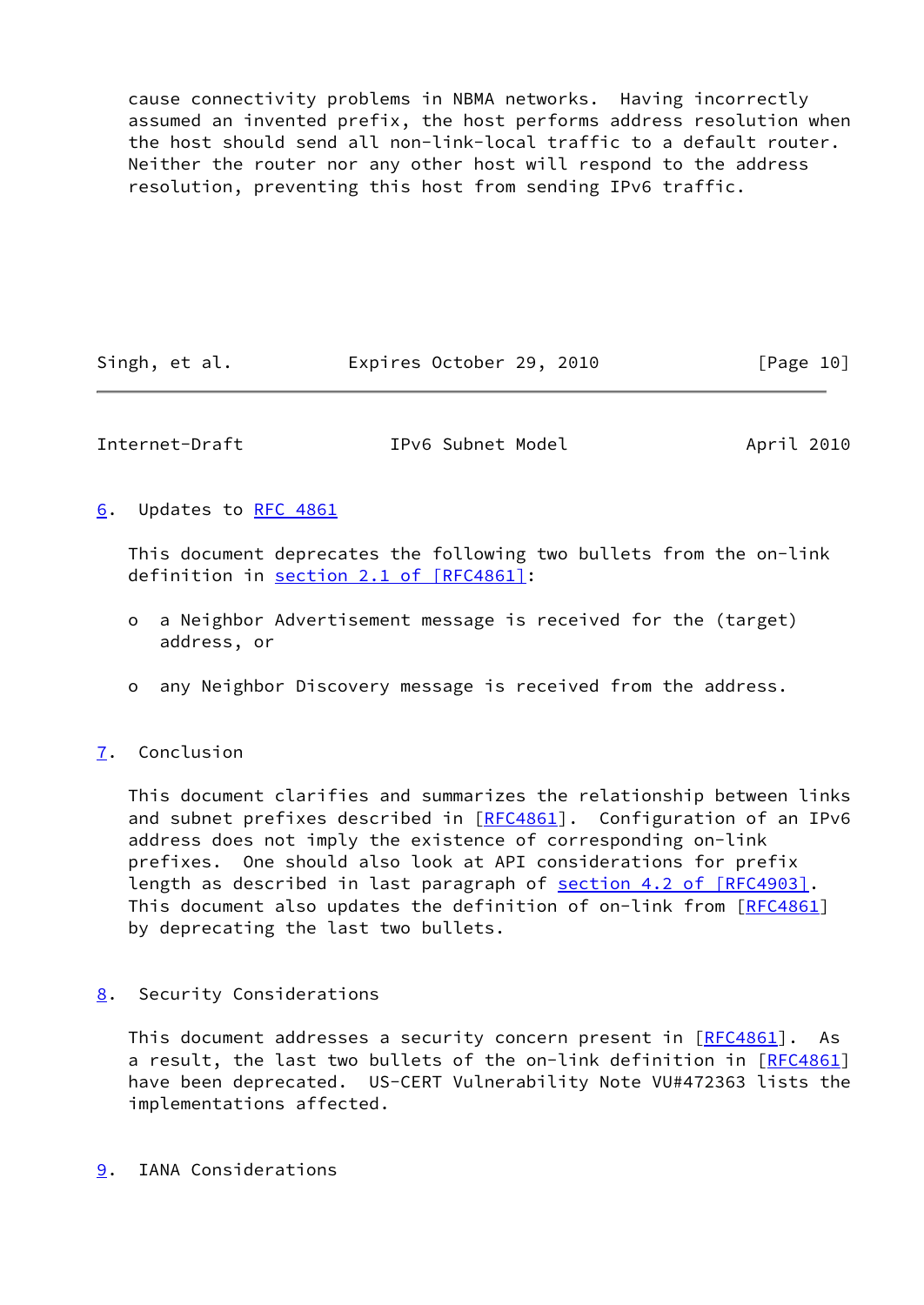None.

#### <span id="page-12-0"></span>[10.](#page-12-0) Contributors

 Thomas Narten contributed significant text and provided substantial guidance to the production of this document.

### <span id="page-12-1"></span>[11.](#page-12-1) Acknowledgements

 Thanks (in alphabetical order) to Adeel Ahmed, Jari Arkko, Ralph Droms, Alun Evans, Dave Forster, Prashanth Krishnamurthy, Suresh Krishnan, Josh Littlefield, Bert Manfredi, David Miles, Madhu Sudan, Jinmei Tatuya, Dave Thaler, Bernie Volz, and Vlad Yasevich for their consistent input, ideas and review during the production of this

|  | Singh, et al. | Expires October 29, 2010 |  |  |  | [Page 11] |
|--|---------------|--------------------------|--|--|--|-----------|
|--|---------------|--------------------------|--|--|--|-----------|

<span id="page-12-3"></span>Internet-Draft IPv6 Subnet Model April 2010

 document. The security problem related to an NS message that provides one reason for invalidating a part of the on-link definition was found by David Miles. Jinmei Tatuya found the security problem to also exist with an RS message.

#### <span id="page-12-2"></span>[12.](#page-12-2) References

<span id="page-12-4"></span>[12.1](#page-12-4). Normative References

- [RFC2119] Bradner, S., "Key words for use in RFCs to Indicate Requirement Levels", [BCP 14](https://datatracker.ietf.org/doc/pdf/bcp14), [RFC 2119](https://datatracker.ietf.org/doc/pdf/rfc2119), March 1997.
- [RFC4861] Narten, T., Nordmark, E., Simpson, W., and H. Soliman, "Neighbor Discovery for IP version 6 (IPv6)", [RFC 4861](https://datatracker.ietf.org/doc/pdf/rfc4861), September 2007.

<span id="page-12-5"></span>[12.2](#page-12-5). Informative References

- [RFC0950] Mogul, J. and J. Postel, "Internet Standard Subnetting Procedure", STD 5, [RFC 950](https://datatracker.ietf.org/doc/pdf/rfc950), August 1985.
- [RFC1122] Braden, R., "Requirements for Internet Hosts Communication Layers", STD 3, [RFC 1122](https://datatracker.ietf.org/doc/pdf/rfc1122), October 1989.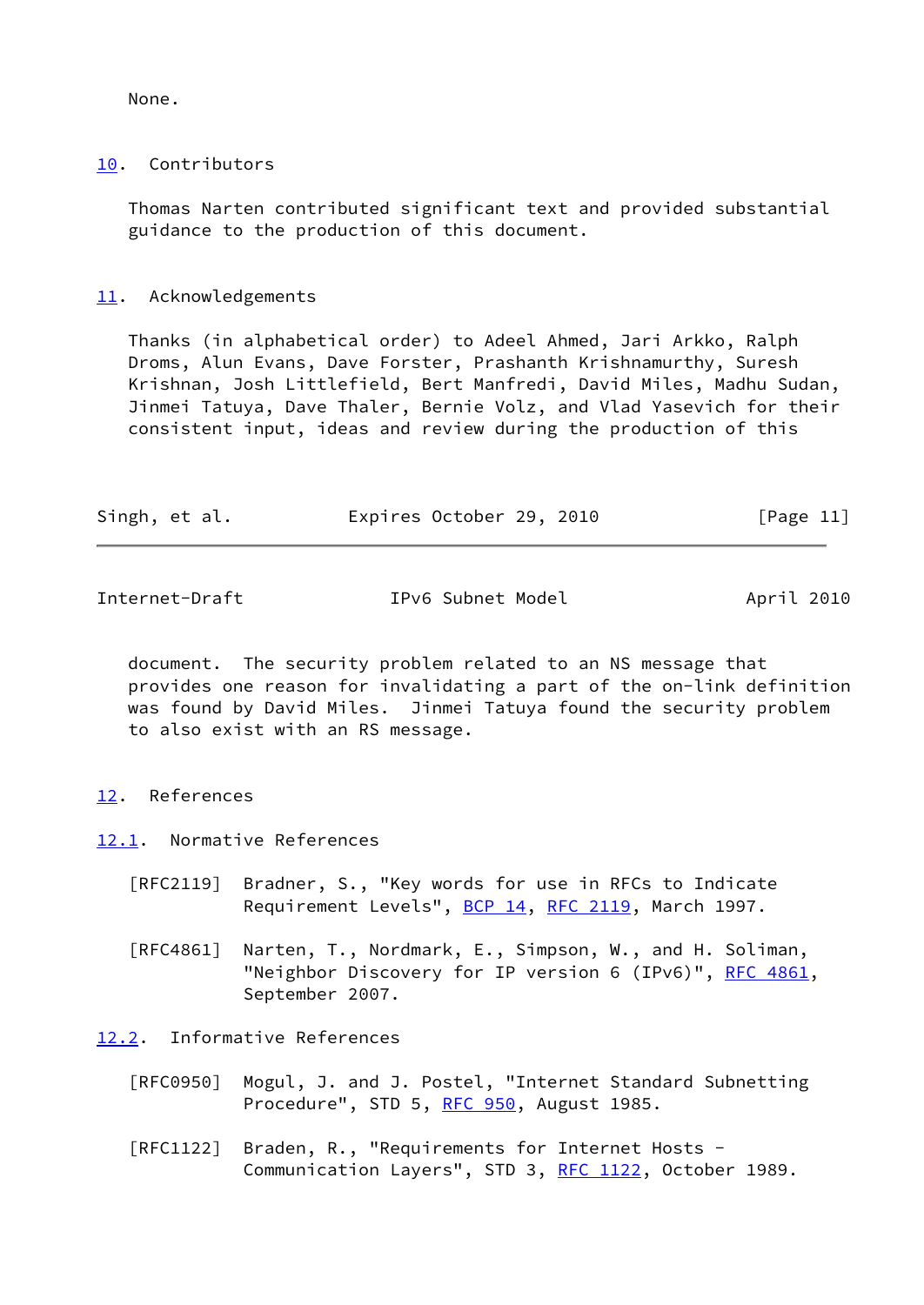- [RFC1519] Fuller, V., Li, T., Yu, J., and K. Varadhan, "Classless Inter-Domain Routing (CIDR): an Address Assignment and Aggregation Strategy", [RFC 1519](https://datatracker.ietf.org/doc/pdf/rfc1519), September 1993.
- [RFC2461] Narten, T., Nordmark, E., and W. Simpson, "Neighbor Discovery for IP Version 6 (IPv6)", [RFC 2461,](https://datatracker.ietf.org/doc/pdf/rfc2461) December 1998.
- [RFC3315] Droms, R., Bound, J., Volz, B., Lemon, T., Perkins, C., and M. Carney, "Dynamic Host Configuration Protocol for IPv6 (DHCPv6)", [RFC 3315,](https://datatracker.ietf.org/doc/pdf/rfc3315) July 2003.
- [RFC3756] Nikander, P., Kempf, J., and E. Nordmark, "IPv6 Neighbor Discovery (ND) Trust Models and Threats", [RFC 3756](https://datatracker.ietf.org/doc/pdf/rfc3756), May 2004.
- [RFC4291] Hinden, R. and S. Deering, "IP Version 6 Addressing Architecture", [RFC 4291](https://datatracker.ietf.org/doc/pdf/rfc4291), February 2006.
- [RFC4388] Woundy, R. and K. Kinnear, "Dynamic Host Configuration Protocol (DHCP) Leasequery", [RFC 4388](https://datatracker.ietf.org/doc/pdf/rfc4388), February 2006.
- [RFC4862] Thomson, S., Narten, T., and T. Jinmei, "IPv6 Stateless

| Singh, et al. | Expires October 29, 2010 |  | [Page 12] |
|---------------|--------------------------|--|-----------|
|---------------|--------------------------|--|-----------|

<span id="page-13-0"></span>Internet-Draft IPv6 Subnet Model April 2010

Address Autoconfiguration", [RFC 4862,](https://datatracker.ietf.org/doc/pdf/rfc4862) September 2007.

- [RFC4903] Thaler, D., "Multi-Link Subnet Issues", [RFC 4903,](https://datatracker.ietf.org/doc/pdf/rfc4903) June 2007.
- [RFC4943] Roy, S., Durand, A., and J. Paugh, "IPv6 Neighbor Discovery On-Link Assumption Considered Harmful", [RFC 4943,](https://datatracker.ietf.org/doc/pdf/rfc4943) September 2007.

Authors' Addresses

 Hemant Singh Cisco Systems, Inc. 1414 Massachusetts Ave. Boxborough, MA 01719 USA